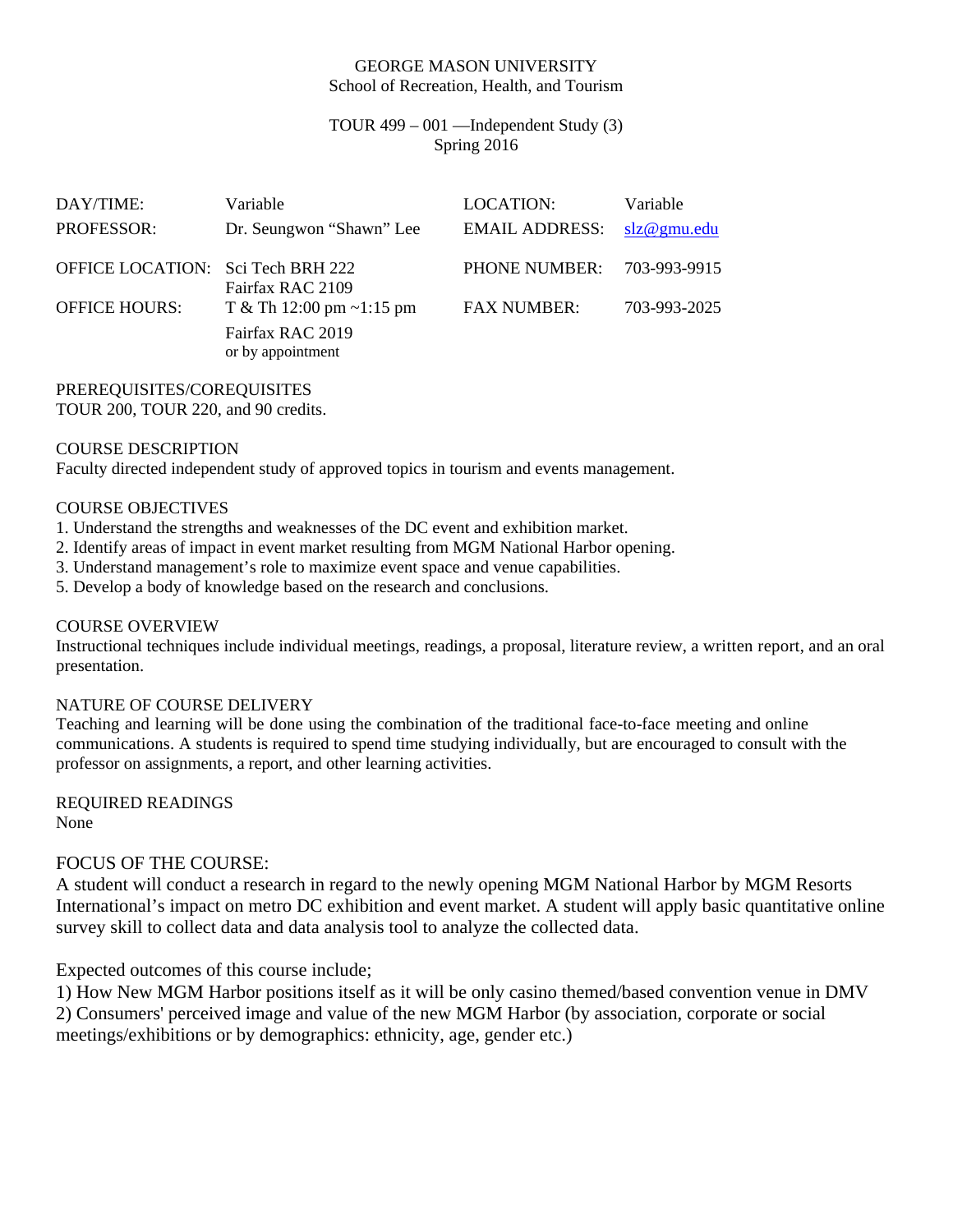3) Findings of this research may be disseminated to both academia and industry. It can be presented to the MGM National Harbor sales and marketing team. A research abstract is planned to be submitted to a student research conference in the hospitality and tourism fields in 2016.

# EVALUATION

This course will be graded on a point system, with a total of 400 possible points.

| Item                      | Description                                          | Point | Percent of |
|---------------------------|------------------------------------------------------|-------|------------|
|                           |                                                      | Value | Grade      |
| <b>Research Proposal</b>  | Market research proposal                             | 75    | 18.75%     |
| <b>Literature Review</b>  | Latest literature review on the<br>topic             | 50    | 12.5%      |
| Online survey development | Develop online based survey<br>questionnaire         | 75    | 18.75%     |
| Written research report   | Data analysis and develop<br>written research report | 150   | 37.5%      |
| Oral presentation         | Present the findings in<br>professional presentation | 50    | 12.5%      |
| Total                     |                                                      | 400   | 100%       |

### **Grading Scale**

| Weighted Raw   |                    |      | Weighted      | <b>Raw</b>    | Weighted              | Raw            | Weighted      | Raw                 |
|----------------|--------------------|------|---------------|---------------|-----------------------|----------------|---------------|---------------------|
| $A = 94 - 100$ | $376 -$<br>400     |      | $B+ = 88-89$  | 359           | $352 - C + = 78 - 79$ | $312 -$<br>319 | $D = 60 - 69$ | 240-<br>279         |
| $A = 90 - 93$  | <b>360-</b><br>375 |      | $B = 84 - 87$ | $336-$<br>351 | $C = 74 - 77$         | 296-<br>311    | $F = 0-59$    | 239<br>and<br>lower |
|                |                    | $B-$ | $= 80 - 83$   | $320-$<br>335 | $C_{-}$ = 70 - 73     | $280 -$<br>295 |               |                     |

### TENTATIVE COURSE SCHEDULE

*Note: Faculty reserves the right to alter the schedule as necessary.* 

| Month | <b>Item</b>                                                                         | <b>Month</b> | <b>Item</b>                                                   |
|-------|-------------------------------------------------------------------------------------|--------------|---------------------------------------------------------------|
| Jan   | Research Meeting with professor                                                     | May          | Research paper presentation $&$<br>submission to a conference |
| Feb   | Statement of Problem and Literature review<br>Research model & Methodology decision |              |                                                               |
| March | Survey development                                                                  |              |                                                               |
|       | IRB approval & Pilot study                                                          |              |                                                               |
|       | Data collection                                                                     |              |                                                               |
| April | Data entry & Analysis                                                               |              |                                                               |
|       | Report development                                                                  |              |                                                               |